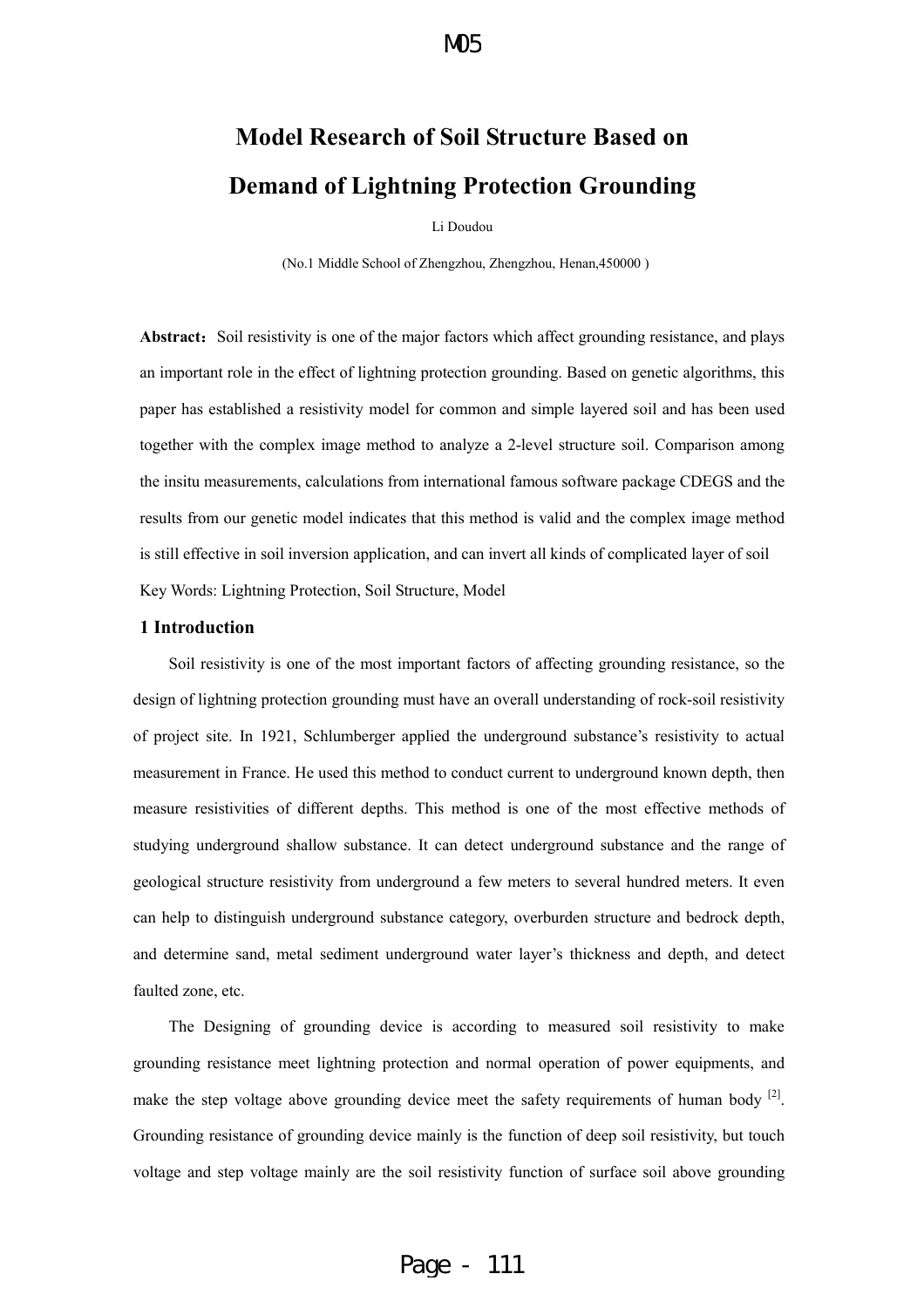device.

Zhang Bo and Yang Huina at Tsinghua University used frequency domain electromagnetic field numerical calculation method to study substation grounding network, respectively [1]. The defect of this study was not to consider the effect of nonlinear electric breakdown caused by lightning surging current of soil surrounding grounding body. Lu Zhiwei deeply studied the numerical calculation methods to grounding network equipotential and unequal potential and the effects of power current to power station and substation grounding system  $^{[2]}$ .

M.NabLtnan introduced analytical calculation formulas of grounding resistance of compound grounding screen in 2-layer soil, touch voltage and step voltage<sup>[3]</sup>. Professor Y. L. Chow of Canada Waterloo University studied analytical calculation formulas of grounding resistance of horizontal grounding screen in uniform soil and 2-layer soil <sup>[4]</sup>. In 2004, Professor F. P. Dawalibi of Canada published detailed parameters analysis of 2-layer soil grounding system performance in Seventh International Science and Technology Development Conference. He studied performance of typical grounding system, including grounding resistance, step voltage, touch voltage and affected parameters of 2-layer soil, and proposed some problems need to be further studied  $[5]$ .

Soil resistivity is an important parameter of lightning protection design, and it also is one of the important parameters to estimate grounding resistance, ground potential gradient, step voltage, touch voltage, and calculation of inductance coupling between adjoining power line and communication line. In addition, it is an important reference of analysing lightning disasters and summarizing lightning protection experience. Just because soil resistivity is crucial to grounding, it is particularly critical to test soil resistivity and analyse the test data before grounding design and constructing. However, limited by current test method to soil resistivity, the obtained soil resistivity actually is apparent resistivity, not the real resistivity of actual soil layer. At present, it can determine soil layer, and approximate thickness and resistivity of each layer only through the numeric and experiential methods by using apparent resistivity obtained by test. In this paper, through comparing with analysis methods of measured data, I obtain a reasonable algorithm to different types of soil, and establish a reasonable soil structure model, which provide basic information for grounding design and construction.

### **2 Establishment of 2-layer Soil Structure Model Based on Genetic Algorithms**

Soil resistivity is one of the major factors of affecting grounding resistance. Due to different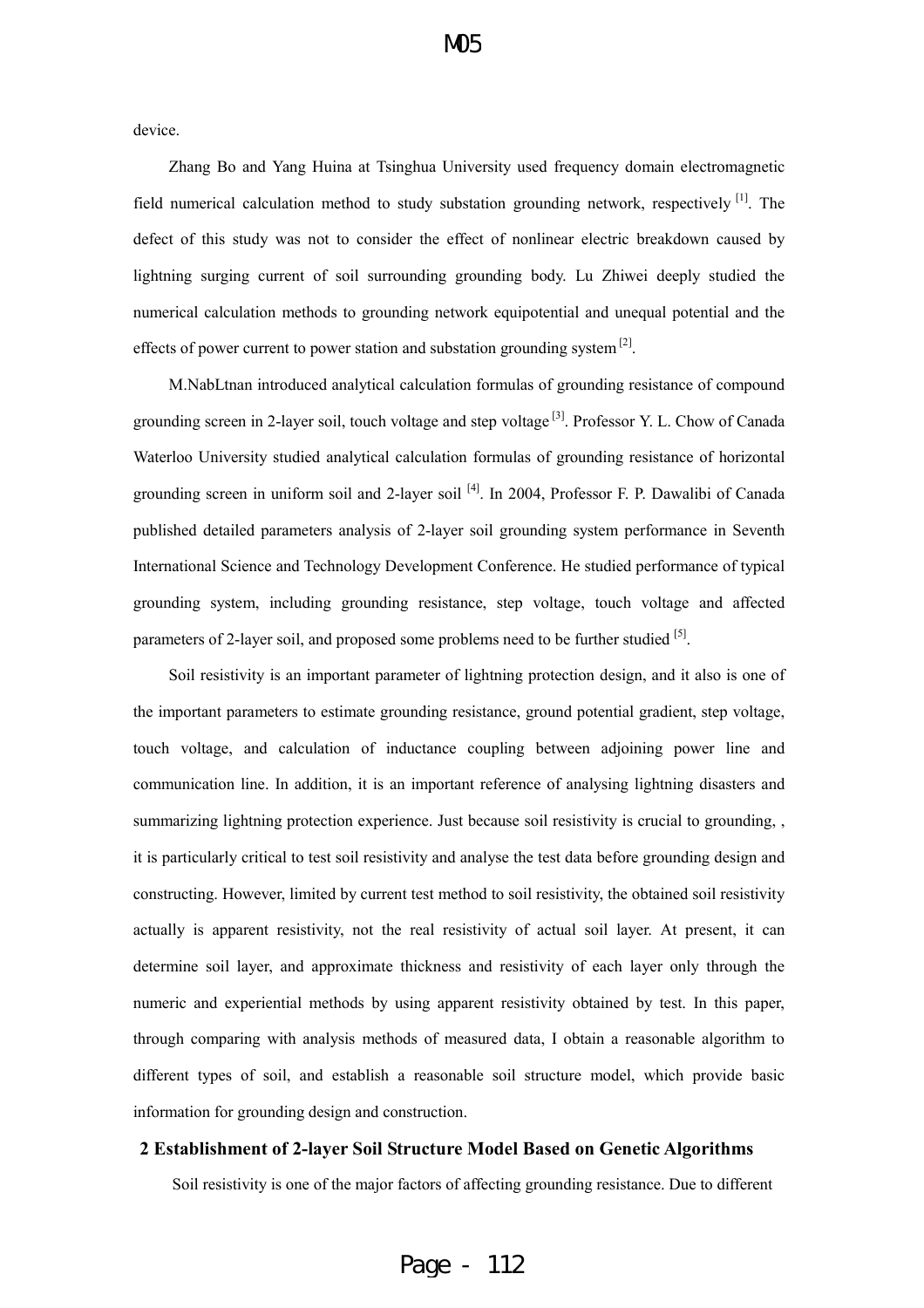### $M5$

soil types, water contents and chemical compositions, the soil resistivity can vary widely. Traditional grounding screen analysis method regard actually non-uniform soil as uniform structure. If grounding screen occupies a larger area, when failure happens, most of current will flow away through underground deep soil. Therefore before grounding network design, it need a better understanding to soil structure of network location from the consideration of resistivity.

### 1.1 Basis of Modeling

The soil resistivity measured by Venner Equidistant Four-pole Method is an apparent resistivity presented by whole action of uneven soil, not the true value of soil resistivity. The measured resistivity changes with the structure and measuring poles spacing. When the poles spacing is small, most of current flows away along surface soil, the measured apparent resistivity closes to actual resistivity of surface soil. With the poles spacing increasing, current will pass through deep soil, the measured soil resistivity will gradually reflect the situation of deep soil resistivity. So for the engineering, the spacing between 2 current measurement probe poles is refered as measured depth. Just because the soil apparent resistivity measured by Equidistant Four-pole Method changes with soil structure and poles spacing, according to constant electromagnetic field theory and mathematical methods, we can invert soil structure parameters by computational software through a set of apparent resistivity values..

The soil data measured by Venner Equidistant Four-pole Method is used as baisc data of establishing soil model. The measuring routing is shown in Figure 1.



Figure 1 Routing of Venner Equidistant Four-pole Method

In the Figure 1, *a* is the spacing between measurement probe poles,  $H_0$  is the depth of pole, poles of 1 and 4 are current poles, 2 and 3 are voltage poles. When the four poles are in the same straight line, the situation to the uniform soil is as follows  $[29]$ .

When 
$$
H_0 = 0
$$
:  $\rho_a = \frac{2\pi a V_{23}}{I}$  (1)

# Page - 113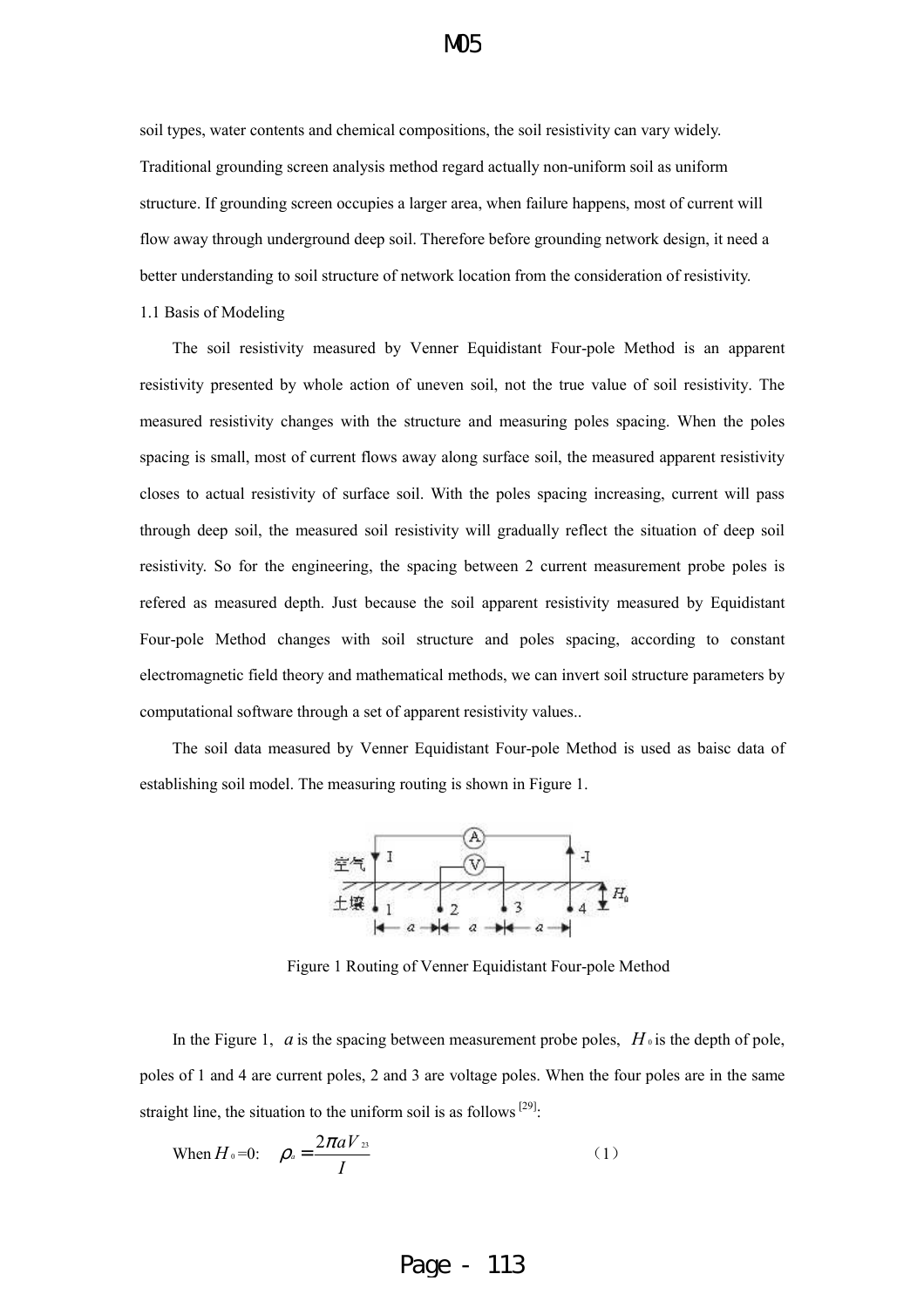$$
M\!0\!5
$$

When 
$$
H_0 \neq 0
$$
,  $V_{23} = \frac{\rho I}{4\pi} \left[ \frac{1}{a} + \frac{2}{\sqrt{a^2 + (2H_0)^2}} - \frac{2}{\sqrt{(2a)^2 + (2H_0)^2}} \right]$  (2)  

$$
\rho = \frac{4\pi a \frac{V_{23}}{I}}{\frac{1}{a} + \frac{2}{\sqrt{a^2 + (2H_0)^2}} - \frac{2}{\sqrt{(2a)^2 + (2H_0)^2}}}
$$
(3)

All formulas above are valid for only the uniform soil structure.

Figure 1 is refered as a horizontal multilayer soil model. Generally, it is assumed that the four poles are placed in the surface of shallow soil in the same level as the first layer. Soil resistivity is obtained by formula (1). Under the situation of multilayer soil, it is the apparent resistivity. Potential expression of point current source in first layer soil of surface is as follows <sup>[30]</sup>:

$$
\phi = \frac{\rho_1 I}{4\pi} \int_0^\infty \{ [1 + A_1(\lambda) + B_1(\lambda) J_0(\lambda_a)] \} d\lambda \tag{4}
$$

When soil is horizontal multilayer, we can obtain potential  $V_{23}$  measured by Equidistant Four-pole Method from above formula as:

$$
V_{23} = \frac{\rho_1 I}{4\pi} \int_0^\infty \{ [1 + A_1(\lambda) + B_1(\lambda)] \cdot [J_0(\lambda_a) - J_0(2\lambda_a)] \} d\lambda \tag{5}
$$

Substitute formula 5 into formula 1 and we can obtain:

$$
\rho_a = a \rho_1 \int_0^\infty \{ [1 + A_1(\lambda) + B_1(\lambda)] \cdot [J_0(\lambda_a) - J_0(2\lambda_a)] \} d\lambda \tag{6}
$$

We can find by recursive method that undetermined coefficient  $A_1(\lambda)$  and  $B_1(\lambda)$  B( $\lambda$ ) are related to each layer resistivity and depth of multilayer soil, so apparent resistivity is the function of some parameters of soil. When  $h_0=0$ , formula 6 will become the following formula:

$$
\rho_a = a \rho_1 \int_0^\infty \{ [1 + B_1(\lambda)] \cdot [J_0(\lambda_a) - J_0(2\lambda_a)] \} d\lambda \tag{7}
$$

The undetermined coefficient  $A_1(\lambda)$  and  $B_1(\lambda)$  B( $\lambda$ ) in formula 6 are spread by complex image method, so the apparent resistivity can be further simplified as follows:

$$
\rho_a = a \rho_1 (A + B) \tag{8}
$$

$$
A = \frac{1}{2a} + \frac{1}{\sqrt{a^2 + (2H_0)^2}} - \frac{1}{\sqrt{(2a)^2 + (2H_0)^2}}
$$
(9)  

$$
B = \sum_{j=1}^{N} c_i \left[ \frac{1}{\sqrt{a_j^2 + d_i^2}} - \frac{1}{\sqrt{(2a_j)^2 + d_i^2}} + \frac{1}{\sqrt{a_j^2 + (d_i - 2H_0)^2}} - \frac{1}{\sqrt{(2a_j)^2 + (d_i - 2H_0)^2}} \right]
$$
(10)

# Page - 114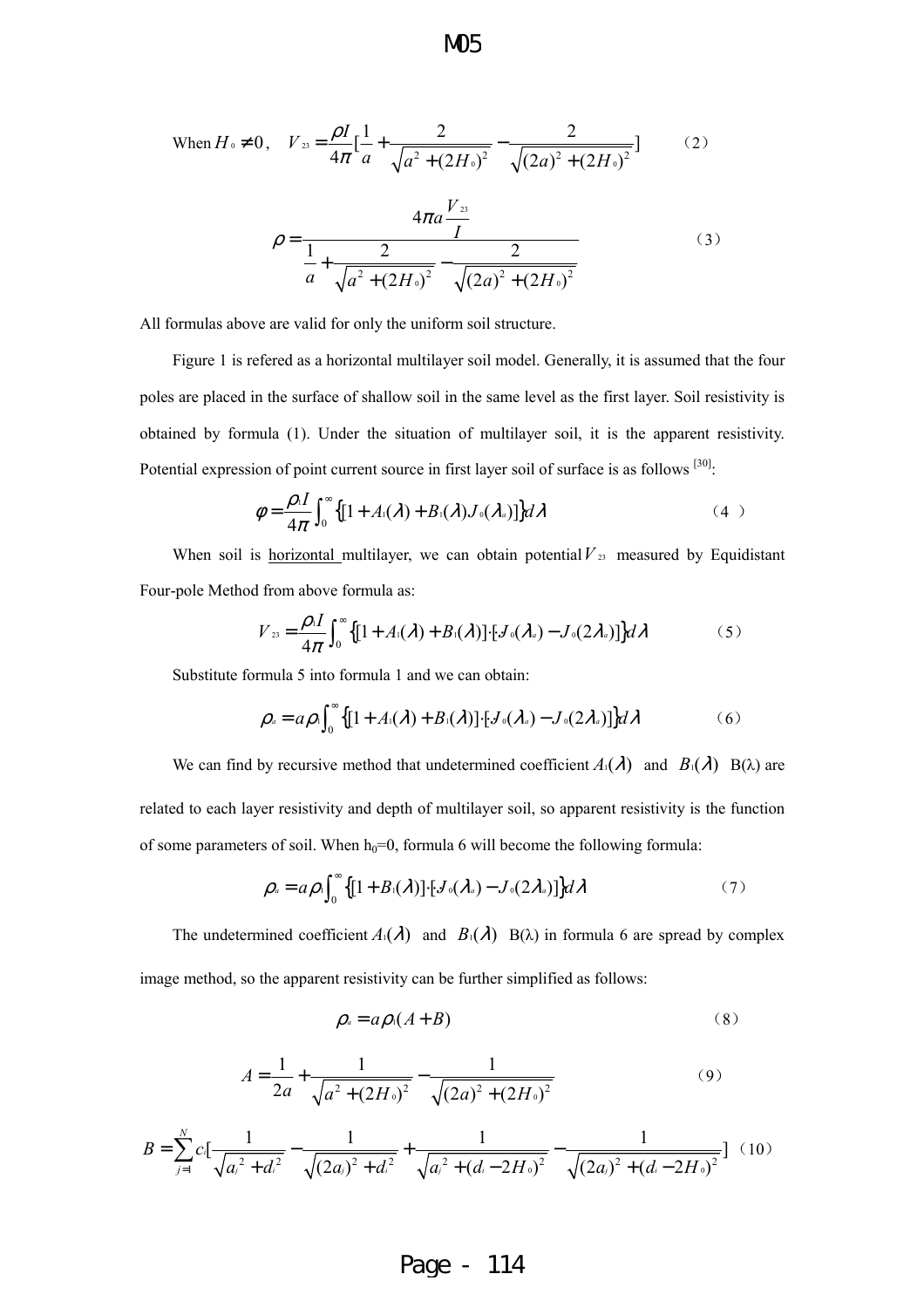In the formulas:  $a$  is the distance between poles;  $H_0$  is the depth of electrode embedded in soil, *c<sup>i</sup>* and *d<sup>i</sup>* are the size and position of complex image source.

#### **1.2 Establishment and Optimization of Objective Function**

The establishment of objective function which measures m values of apparent resistivity, should be able to find a set of soil structure parameters to set up the following formula:

$$
f(x') = \sum_{i=0}^{m} \left[\frac{\rho_{ci} - \rho_{mi}}{\rho_{mi}}\right]^2 = \min
$$
 (11)

where  $\rho_{m}$  is the measured value when pole spacing is  $a_i$ ;  $\rho_{n}$  is the calculated value by complex image method when pole spacing is  $a_i$ ,  $x'$  is column vector, the expression is as follows:

$$
x' = (H_1, H_2, \cdots, H_{n-1}, \rho_1, \rho_2, \cdots, \rho_n)
$$
 (12)

Objective function  $f(x')$  is the relative variance of calculating soil resistivity  $\rho_a$  and actually measuring soil resistivity, optimization purpose is to make variance minimize.

In the model, minimum variance can be achieved by improving genetic algorithm. Genetic algorithm replaces parameter space by encoding space, with fitness function as evaluation basis, with encoding groups as evolution basis, with genetic operation to groups bit string to achieve selection and genetic system to establish an iterative process  $[6-7]$ . In this process, by randomly regroup encoding bits to string important genes to make new generation of bit string set optimize the older , the individuals of group continue to evolve, gradually approach the optimal solution, and ultimately achieve the purpose of solving problem. In the process of soil parameters inversion calculation optimization, setting genetic algorithm parameters as resistivity and thickness of each layer solil; encoding method uses floating-point encoding method; fitness please see formula 11  $f(x)$ . Three basic operators of genetic strategy respectively choose gamble selection operator, single-point matching crossover operator and random variation operator. The feature of genetic algorithm different with classical optimization algorithms is that, when used for solving optimization, genetic algorithm begins to optimizing from many initial points, and searches along multi-path to achieve the whole situation or quasi-whole situation optimize.

#### 2 Validation of Model

Take as example a 2-layer soil. Table 1 lists a group of measuring results of soil apparent resistivity obtained with the Equidistant Four-pole Method. The results from the multi-layer soil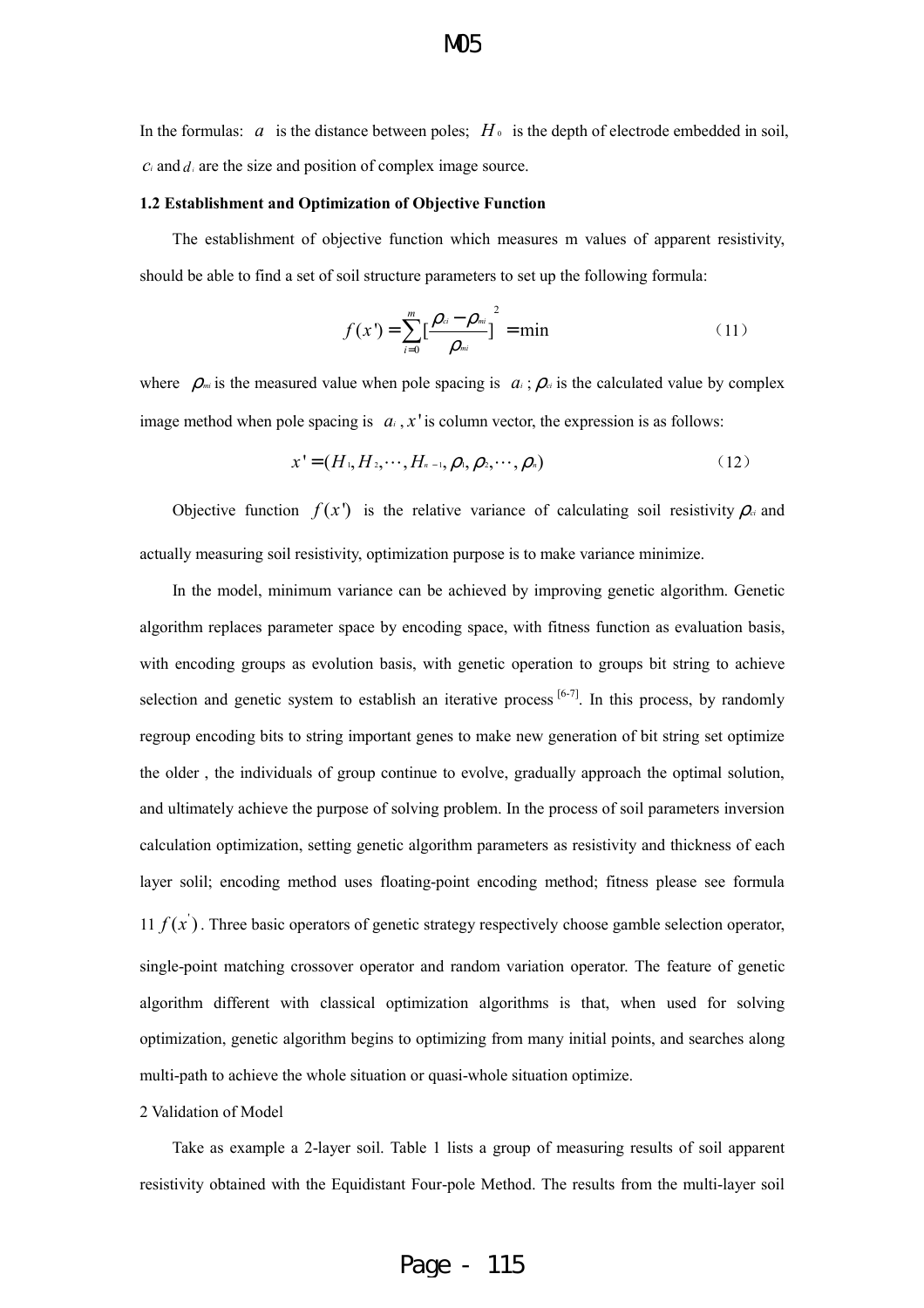## **M<sub>5</sub>**

apparent resistivity model and CDEGS package, respectively, are shown in Table 2 for the 2-layer soil structure. The genetic parameters chosen for compution are as follows: group size = 300, maximum algebra =  $600$ , crossover probability = 0.68, mutation probability P= 4.95%.

| Distance    |      |     |      |      |       |       |       |       |       |
|-------------|------|-----|------|------|-------|-------|-------|-------|-------|
| between     | 1.0  | 5.0 | 10.0 | 25.0 | 50.0  | 80.0  | 120.0 | 200.0 | 300.0 |
| pole (m)    |      |     |      |      |       |       |       |       |       |
| Apparent    |      |     |      |      |       |       |       |       |       |
| resistivity | 32.6 | 35  | 41.6 | 70.1 | 100.2 | 113.5 | 138.5 | 212.6 | 261.5 |
| $\Omega$ ·m |      |     |      |      |       |       |       |       |       |

Table 1 Measured apparent resistivity as a function of pole distance

Table 2 Calculated Results from the genetic model and CDEGS

|           |             | Result from the genetic model | Results from CDEGS |                |  |
|-----------|-------------|-------------------------------|--------------------|----------------|--|
| Laver No. | Resistivity | Soil thickness                | Resistivity        | Soil thickness |  |
|           | 34 33       | 20.28                         | 37 15              | 21.3           |  |
|           | 301.45      | ∞                             | 294.7              | ∞              |  |

Comparison of the resistivity measured and those calculated with the genetic model and CDEGS as a function of pole distance is shown in Figure 2.



Table 2 Comparison between the measured and the calculated resistivity

Page - 116